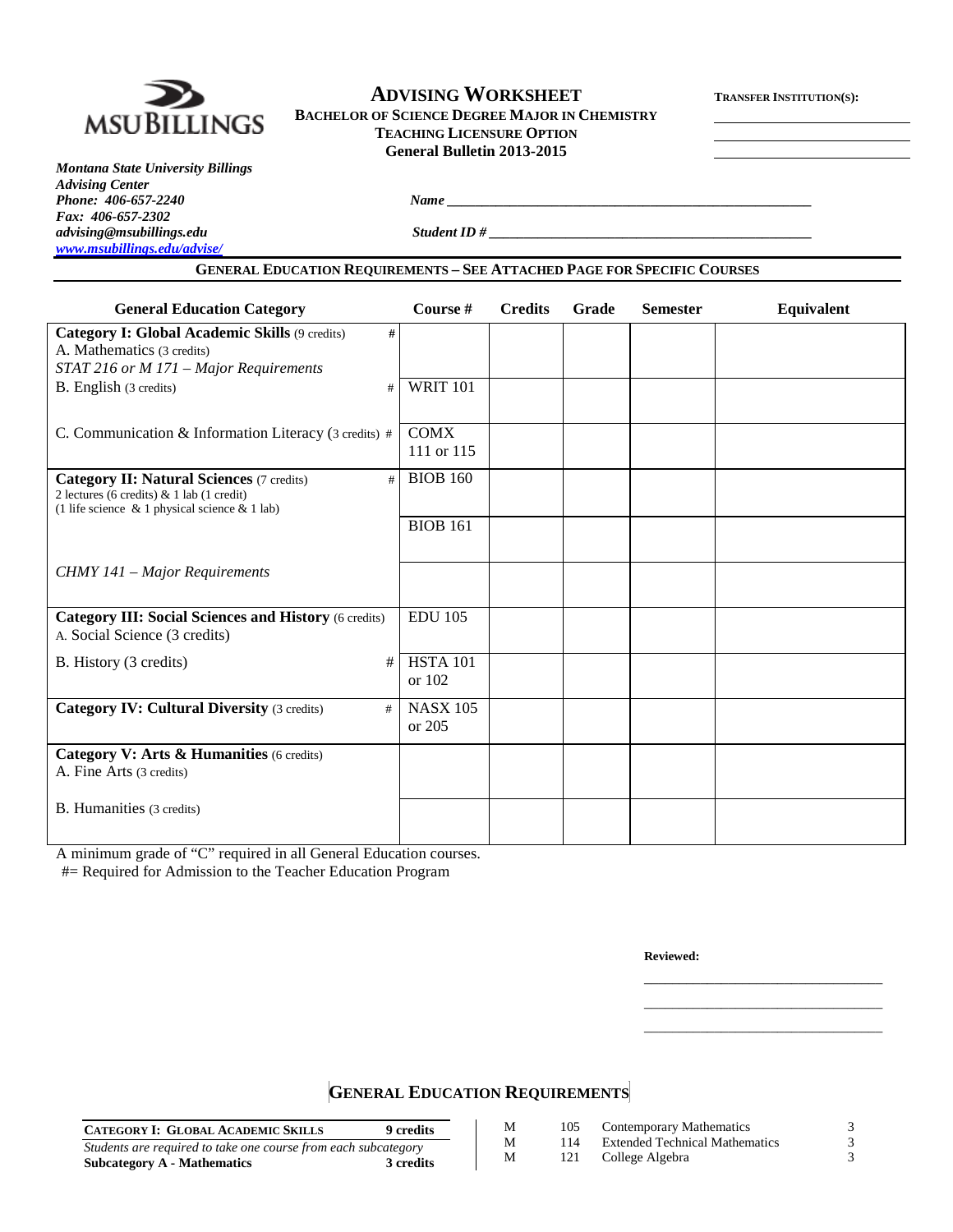| М                       | 122 | College Trigonometry                                          | 3         |
|-------------------------|-----|---------------------------------------------------------------|-----------|
| М                       | 131 | Mathematics for Elementary Teachers II                        | 3         |
| М                       | 143 | Finite Mathematics                                            |           |
| M                       | 171 | Calculus I                                                    |           |
| <b>STAT</b>             | 141 | <b>Introduction to Statistical Concepts</b>                   | 3         |
| <b>STAT</b>             | 216 | <b>Introduction to Statistics</b>                             | 4         |
| Subcategory B - English |     |                                                               | 3 credits |
| WRIT                    | 101 | College Writing I                                             | 3         |
| WRIT                    | 121 | Introduction to Technical Writing                             | 3         |
| WRIT                    | 122 | <b>Introduction to Business Writing</b>                       | 3         |
| WRIT                    | 201 | College Writing II                                            | 3         |
| WRIT                    | 220 | Business & Professional Writing                               | 3         |
| WRIT                    | 221 | Intermediate Technical Writing                                | 3         |
|                         |     | Subcategory C- Communication & Information Literacy 3 credits |           |
| <b>COMX</b>             | 111 | <b>Introduction to Public Speaking</b>                        | 3         |
| OR                      |     |                                                               |           |
| <i>COMX</i>             | 115 | <b>Introduction to Interpersonal Communication3</b>           |           |

#### **CATEGORY II: NATURAL SCIENCES 6 cr. lecture & 1 cr. lab**

|                                                            |      | Students are required to take one course from each subcategory and |                                  |  |  |  |
|------------------------------------------------------------|------|--------------------------------------------------------------------|----------------------------------|--|--|--|
| at least one corresponding lab or SCIN 101, 102, 103 & 104 |      |                                                                    |                                  |  |  |  |
| <b>Subcategory A – Life Sciences</b><br>3-4 credits        |      |                                                                    |                                  |  |  |  |
| <b>BIOB</b>                                                | 101  | Discover Biology                                                   | 3                                |  |  |  |
| <b>BIOB</b>                                                | 102  | Discover Biology Lab                                               | 1                                |  |  |  |
| <b>BIOB</b>                                                | 160- | <b>Principles of Living Systems</b>                                | 3                                |  |  |  |
| <b>BIOB</b>                                                | 161  | <b>Principles of Living Systems Lab</b>                            | 1                                |  |  |  |
|                                                            |      | <b>Subcategory B – Physical Sciences</b><br>3-4 credits            |                                  |  |  |  |
| <b>ASTR</b>                                                | 110  | Introduction to Astronomy                                          | 3                                |  |  |  |
| <b>ASTR</b>                                                | 111  | Introduction to Astronomy Lab                                      | 1                                |  |  |  |
| <b>CHMY</b>                                                | 121  | Introduction to General Chemistry                                  | 3                                |  |  |  |
| <b>CHMY</b>                                                | 122  | Introduction to General Chemistry Lab                              | 1                                |  |  |  |
| <b>CHMY</b>                                                | 141  | College Chemistry I                                                | 3                                |  |  |  |
| <b>CHMY</b>                                                | 142  | <b>College Chemistry Laboratory I</b>                              | 1                                |  |  |  |
| <b>GEO</b>                                                 | 101  | <b>Introduction to Physical Geology</b>                            | 3                                |  |  |  |
| <b>GEO</b>                                                 | 102  | <b>Introduction to Physical Geology Laboratory</b>                 | 1                                |  |  |  |
| GPHY                                                       | 111  | Introduction to Physical Geography                                 | 3                                |  |  |  |
| <b>GPHY</b>                                                | 112  | Introduction to Physical Geography Lab                             | 1                                |  |  |  |
| <b>PHSX</b>                                                | 103  | Our Physical World                                                 | 3                                |  |  |  |
| PHSX                                                       | 104  | Our Physical World Lab                                             | 1                                |  |  |  |
| <b>PHSX</b>                                                | 205  | College Physics I                                                  | 3                                |  |  |  |
| <b>PHSX</b>                                                | 206  | College Physics I Lab                                              | 1                                |  |  |  |
| <b>PHSX</b>                                                | 105  | Fundamentals of Phys Sci                                           | 3                                |  |  |  |
| <b>PHSX</b>                                                | 106  | Fundamentals of Phys Sci Lab                                       | 1                                |  |  |  |
|                                                            |      | Subcategories A and B – Integrated Sciences                        | <b>7</b> credits                 |  |  |  |
|                                                            |      | SCIN 101, 102, 103 & 104 Integrated Sciences                       | $3, \frac{1}{2}, 3, \frac{1}{2}$ |  |  |  |

|                   |     | Subcategory B - History                                        | 3 credits        |
|-------------------|-----|----------------------------------------------------------------|------------------|
| HSTA              |     | 101 American History I                                         | 3                |
| OR<br><b>HSTA</b> | 102 | <b>American History II</b>                                     | 3                |
|                   |     | <b>CATEGORY IV: CULTURAL DIVERSITY</b>                         | 3 credits        |
| NA SX<br>OR.      | 105 | <b>Introduction to Native American Studies</b>                 | 3                |
| NASX              | 205 | <b>Native Americans in Contemporary Society 3</b>              |                  |
|                   |     | <b>CATEGORY V: ARTS &amp; HUMANITIES</b>                       | <b>6</b> credits |
|                   |     | Students are required to take one course from each subcategory |                  |
|                   |     | Subcategory A _ Fine Arts                                      | 3 eredite        |

|             |     | Subcategory A – Fine Arts           | 3 credits |
|-------------|-----|-------------------------------------|-----------|
| ARTZ        | 101 | <b>Art Fundamentals</b>             | 3         |
| ARTZ        | 105 | Visual Language-Drawing             | 3         |
| ARTZ        | 131 | Ceramics for Non-majors             | 3         |
| <b>CRWR</b> | 240 | Intro Creative Writing Workshop     | 3         |
| FILM        | 160 | Introduction to World Cinema        | 3         |
| LIT         | 270 | Film & Literature                   | 3         |
| MART        | 260 | Computer Presentation and Animation | 3         |
| MUSI        | 101 | <b>Enjoyment of Music</b>           | 3         |
| MUSI        | 114 | Band: MSUB Symphonic                |           |
| MUSI        | 131 | Jazz Ensemble I: MSUB               |           |
| MUSI        | 147 | Choral Ensemble: University Chorus  |           |
| THTR        | 101 | Introduction to Theatre             | 3         |
| <b>THTR</b> | 120 | Introduction to Acting I            | 3         |
|             |     | <b>Subcategory B - Humanities</b>   | 3 credits |
| ARTH        | 150 | Introduction to Art History         | 3         |
| <b>HONR</b> | 111 | Perspectives and Understanding      | 3         |
| LIT         | 110 | Introduction to Literature          | 3         |
| LIT         | 240 | The Bible as Literature             | 3         |
| PHL         | 110 | Introduction to Ethics              | 3         |
| PHL         | 111 | Philosophies of Life                | 3         |

|             |     | <b>CATEGORY III: SOCIAL SCIENCES AND HISTORY</b>               | 6 credits |  |                |       |          |
|-------------|-----|----------------------------------------------------------------|-----------|--|----------------|-------|----------|
|             |     | Students are required to take one course from each subcategory |           |  |                |       |          |
|             |     | <b>Subcategory A – Social Sciences</b>                         | 3 credits |  |                |       |          |
| <b>ANTY</b> | 217 | Physical Anthropology & Archeology                             |           |  |                |       |          |
| <b>BGEN</b> | 105 | Introduction to Business                                       |           |  |                |       |          |
| <b>COMX</b> | 106 | Communicating in a Dynamic Workplace                           | 3         |  |                |       |          |
| <b>ECNS</b> | 201 | Principles of Microeconomics                                   |           |  |                |       |          |
| <b>ECNS</b> | 202 | Principles of Macroeconomics                                   |           |  |                |       |          |
| <b>EDU</b>  | 105 | <b>Education and Democracy</b>                                 |           |  |                |       |          |
| <b>GPHY</b> | 141 | Geography of World Regions                                     |           |  |                |       |          |
| <b>HTH</b>  | 110 | Personal Health and Wellness                                   |           |  |                |       |          |
| <b>PSCI</b> | 210 | Introduction to American Government                            |           |  |                |       |          |
| <b>PSCI</b> | 220 | Introduction to Comparative Government                         | 3         |  |                |       |          |
| <b>PSYX</b> | 100 | Introduction to Psychology                                     |           |  |                |       |          |
| <b>PSYX</b> | 231 | <b>Human Relations</b>                                         |           |  |                |       |          |
| <b>SOCI</b> | 101 | Introduction to Sociology                                      |           |  |                |       |          |
| <b>SOCI</b> | 201 | Social Problems                                                |           |  |                |       |          |
|             |     | Course                                                         |           |  | <b>Credits</b> | Grade | Semester |

|                                                                    | .`ourse | Credits | Grade | Semester | Equivalent |  |  |  |
|--------------------------------------------------------------------|---------|---------|-------|----------|------------|--|--|--|
| A minimum grade of C or better is required in all major coursework |         |         |       |          |            |  |  |  |
| <b>Professional Education Core</b>                                 |         |         |       |          |            |  |  |  |
|                                                                    |         |         |       |          |            |  |  |  |

| $* H F$<br>√DE: | 105  | Democracy<br>Education and            |  |  |
|-----------------|------|---------------------------------------|--|--|
| ∧#ь∵            | 220/ | Growth and<br>l Development/<br>Human |  |  |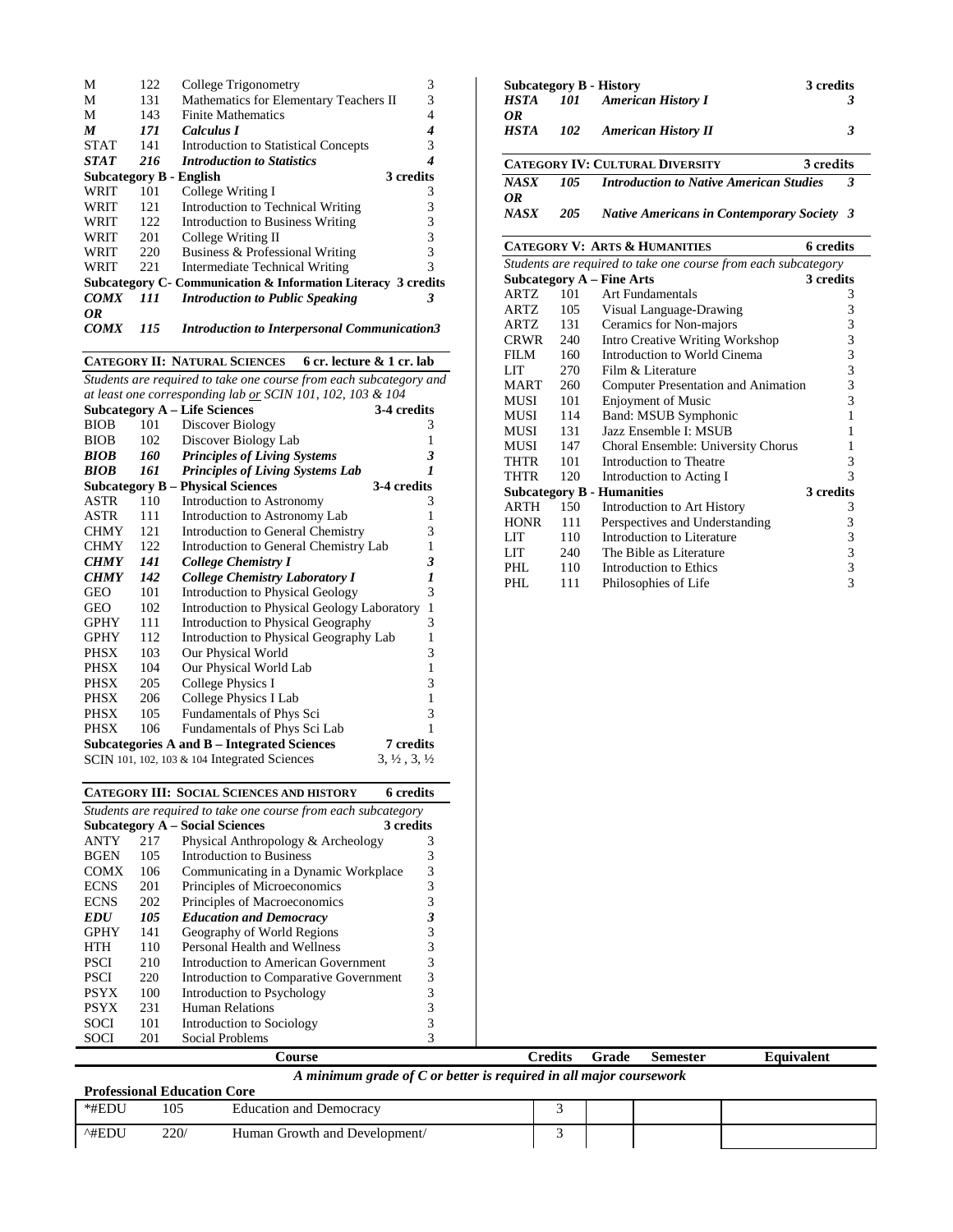|                         | 220L | Lab (45 hour practicum required)                                              |                   |  |
|-------------------------|------|-------------------------------------------------------------------------------|-------------------|--|
| #EDU                    | 221  | <b>Educational Psychology and Measurement</b>                                 | 3                 |  |
| $^{\wedge\text{HEDSP}}$ | 204  | Introduction to Teaching Exceptional Learners<br>(15 hour practicum required) | 3                 |  |
| <b>HTH</b>              | 412  | Alcohol, Tobacco and Other Drug Awareness (ATOD)                              |                   |  |
| <b>EDU</b>              | 333  | Reading and Writing Across the Curriculum                                     | 3                 |  |
| <b>EDU</b>              | 380  | Introduction to Curriculum Planning/Practice                                  | $\mathfrak{D}$    |  |
| <b>EDU</b>              | 354  | Secondary Junior Field                                                        | 2                 |  |
| <b>EDU</b>              | 397G | Methods: 5-12 Science                                                         | 2                 |  |
| <b>EDU</b>              | 406  | Philosophical, Legal & Ethical Issues in Education                            | 3                 |  |
| <b>EDU</b>              | 495C | Student Teaching: 5-12                                                        | 9                 |  |
|                         |      | $\mathbf{r}$ $\mathbf{r}$ $\mathbf{r}$<br>$\sim$<br>.                         | $\sim$ $\epsilon$ |  |

**Professional Core Total 34 #Required for Admission to the Teacher Education Program**

| <b>Chemistry Requirements</b> |     |                                                            |   |  |
|-------------------------------|-----|------------------------------------------------------------|---|--|
| *CHMY                         | 141 | College Chemistry I                                        | 3 |  |
| *CHMY                         | 142 | College Chemistry Laboratory I                             |   |  |
| <b>CHMY</b>                   | 143 | College Chemistry II                                       | 3 |  |
| <b>CHMY</b>                   | 144 | College Chemistry Laboratory II                            | 1 |  |
| <b>CHMY</b>                   | 311 | Analytical Chemistry – Quantitative Analysis               | 3 |  |
| <b>CHMY</b>                   | 312 | Analytical Chemistry Laboratory - Quantitative<br>Analysis |   |  |
| <b>CHMY</b>                   | 321 | Organic Chemistry I                                        | 3 |  |
| <b>CHMY</b>                   | 322 | Organic Chemistry Laboratory I                             |   |  |
| <b>CHMY</b>                   | 323 | Organic Chemistry II                                       | 3 |  |
| <b>CHMY</b>                   | 324 | Organic Chemistry Laboratory II                            | 1 |  |
| <b>CHMY</b>                   | 371 | Physical Chemistry – Quantum Chemistry and<br>Spectroscopy | 3 |  |
| <b>CHMY</b>                   | 373 | Physical Chemistry - Kinetics and<br>Thermodynamics        | 3 |  |
| <b>BCH</b>                    | 380 | Biochemistry                                               | 3 |  |
| <b>BCH</b>                    | 381 | <b>Biochemistry Lab</b>                                    |   |  |
| <b>CHMY</b>                   | 498 | Internship/Cooperative Education                           | 2 |  |

#### **Chemistry Total 32**

| <b>Chemistry Electives</b> Choose 9 credits from the following |     |                                          |       |  |  |  |  |
|----------------------------------------------------------------|-----|------------------------------------------|-------|--|--|--|--|
| <b>CHMY</b>                                                    | 372 | Physical Chemistry Laboratory I          |       |  |  |  |  |
| <b>CHMY</b>                                                    | 374 | Physical Chemistry Laboratory I          |       |  |  |  |  |
| <b>CHMY</b>                                                    | 401 | Advanced Inorganic Chemistry             | 3     |  |  |  |  |
| <b>CHMY</b>                                                    | 411 | <b>Advanced Organic Chemistry</b>        | 3     |  |  |  |  |
| <b>CHMY</b>                                                    | 412 | Advanced Organic Chemistry laboratory    |       |  |  |  |  |
| <b>CHMY</b>                                                    | 421 | <b>Advanced Instrument Analysis</b>      | 3     |  |  |  |  |
| <b>CHMY</b>                                                    | 422 | Advanced Instrument Analysis Laboratory  | 2     |  |  |  |  |
| <b>CHMY</b>                                                    | 490 | Undergraduate Research                   | $1-5$ |  |  |  |  |
| <b>CHMY</b>                                                    | 491 | <b>Special Topics</b>                    | 3     |  |  |  |  |
| <b>BCH</b>                                                     | 480 | Advanced Biochemistry I                  | 3     |  |  |  |  |
| <b>BCH</b>                                                     | 481 | <b>Advanced Biochemstry I Laboratory</b> |       |  |  |  |  |

## **Chemistry Electives Totals 9**

| Chemistry Electrics Totals  |     |                               |  |  |  |  |  |
|-----------------------------|-----|-------------------------------|--|--|--|--|--|
| <b>Physics Requirements</b> |     |                               |  |  |  |  |  |
| *ASTR                       | .10 | Introduction to Astronomy     |  |  |  |  |  |
| *ASTR                       |     | Introduction to Astronomy Lab |  |  |  |  |  |